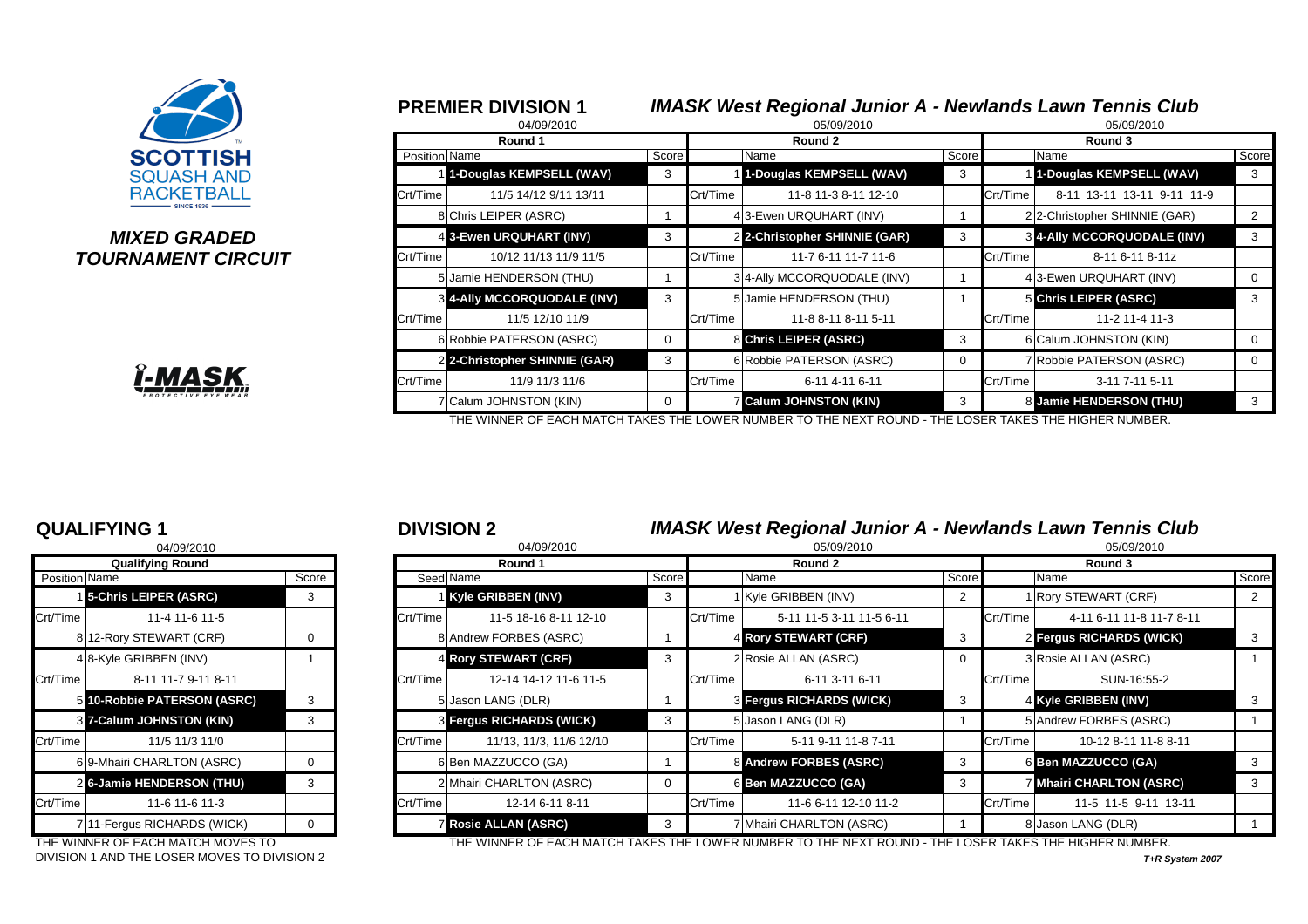### **QUALIFYING 2** <sup>2</sup> <sup>3</sup> **DIVISION 3** *IMASK West Regional Junior A - Newlands Lawn Tennis Club*

|                | <b>Qualifying Round</b>      |       |
|----------------|------------------------------|-------|
| Position Name  |                              | Score |
| 1              | 13-Andrew FORBES (ASRC)      | 3     |
| Crt/Time       | 14-12 11-8 11-8              |       |
|                | 8 20-Gary BEALES (WICK)      | O     |
|                | 4 16-Douglas MACMILLAN (DLL) | 2     |
| Crt/Time       | 11-7 4-11 5-11 11-6 11-13    |       |
| 51             | 18-Ben MAZZUCCO (GA)         | 3     |
|                | 3 15-Morgan MCGUIRE (DLR)    | ი     |
| Crt/Time       | 3-11 7-11 5-11               |       |
| 6              | <b>17-Rosie ALLAN (ASRC)</b> | 3     |
| $\overline{2}$ | 14-Ross ANDREW (NEW)         | 1     |
| Crt/Time       | 9-11 10-12 12-10 8-11        |       |
| $\overline{7}$ | 19-Jason LANG (DLR)          | 3     |

DIVISION 2 AND THE LOSER MOVES TO DIVISION 3

|               | 04/09/2010                   |       |          | 04/09/2010                       |       |          | 05/09/2010                       |         | 05/09/2010 |                             |       |
|---------------|------------------------------|-------|----------|----------------------------------|-------|----------|----------------------------------|---------|------------|-----------------------------|-------|
|               | <b>Qualifying Round</b>      |       |          | Round 1                          |       |          | Round 2                          | Round 3 |            |                             |       |
| Position Name |                              | Score |          | Seed Name                        | Score |          | Name                             |         | Score      | Name                        | Score |
|               | 1 13-Andrew FORBES (ASRC)    | 3     |          | <b>Ross ANDREW (NEW)</b>         |       |          | 1 Ross ANDREW (NEW)              |         |            | 1 Gary BEALES (WICK)        |       |
| Crt/Time      | 14-12 11-8 11-8              |       | Crt/Time | 9-11 9-11 13-11 12-10 11-5       |       | Crt/Time | 10-12 13-15 11-4 12-10 6-11      |         | Crt/Time   | 11-6 11-9 3-11 7-11 14-16   |       |
|               | 8 20-Gary BEALES (WICK)      | 0     |          | 8 Michael ROSS (INV)             |       |          | 4 Gary BEALES (WICK)             |         |            | 2 Douglas MACMILLAN (DLL)   |       |
|               | 4 16-Douglas MACMILLAN (DLL) |       |          | 4 Gary BEALES (WICK)             |       |          | 2 Elspeth YOUNG (KIN)            |         |            | 3 Elspeth YOUNG (KIN)       |       |
| Crt/Time      | 11-7 4-11 5-11 11-6 11-13    |       | Crt/Time | 11-9 9-11 13-11 11-9             |       | Crt/Time | 7-11 8-11 10-12                  |         | Crt/Time   | 12-10 6-11 12-10 8-11 5 -11 |       |
|               | 5 18-Ben MAZZUCCO (GA)       | 3     |          | 5 David BEAUMONT (KIN)           |       |          | <b>3 Douglas MACMILLAN (DLL)</b> |         |            | <b>4 Ross ANDREW (NEW)</b>  |       |
|               | 3 15-Morgan MCGUIRE (DLR)    | 0     |          | <b>3 Douglas MACMILLAN (DLL)</b> |       |          | 5 David BEAUMONT (KIN)           |         |            | 5 David BEAUMONT (KIN)      |       |
| Crt/Time      | $3-11$ 7-11 5-11             |       | Crt/Time | 11-5 11-9 6-11 8-11 11-6         |       | Crt/Time | 11-6 12-10 5-11 6-11 11-7        |         | Crt/Time   | 13-11 11-13 8-11 8-11       |       |
|               | 6 17-Rosie ALLAN (ASRC)      | 3     |          | 6 Sean GADSBY (CRF)              |       |          | 8 Michael ROSS (INV)             |         |            | 6 Sean GADSBY (CRF)         |       |
|               | 214-Ross ANDREW (NEW)        |       |          | 2 Morgan MCGUIRE (DLR)           |       |          | 6 Sean GADSBY (CRF)              |         |            | 7 Morgan MCGUIRE (DLR)      |       |
| Crt/Time      | 9-11 10-12 12-10 8-11        |       | Crt/Time | 11-7 11-5 4-11 3-7 RETIRED       |       | Crt/Time | 11-0 11-0 11-0 (w/o)             |         | Crt/Time   | SUN-16:20-4                 |       |
|               | 7 19-Jason LANG (DLR)        |       |          | <b>Elspeth YOUNG (KIN)</b>       |       |          | 7 Morgan MCGUIRE (DLR)           |         |            | <b>B</b> Michael ROSS (INV) |       |

THE WINNER OF EACH MATCH MOVES TO THE THE WINNER OF EACH MATCH TAKES THE LOWER NUMBER TO THE NEXT ROUND - THE LOSER TAKES THE HIGHER NUMBER.



|                | 04/09/2010                 |       |
|----------------|----------------------------|-------|
|                | <b>Qualifying Round</b>    |       |
| Position Name  |                            | Score |
|                | 1 21-Michael ROSS (INV)    | 3     |
| Crt/Time       | 11-7 11-7 11-7             |       |
|                | 8 28-Andrew GRAYDON (BOA)  | 0     |
|                | 4 24-Sean GADSBY (CRF)     | 3     |
| Crt/Time       | 11-9 6-11 3-11 11-9 11-3   |       |
|                | 5 26-Kirsty LOBBAN (INV)   | 2     |
|                | 3 23-Elspeth YOUNG (KIN)   | 3     |
| Crt/Time       | 13-11 11-8 11-7            |       |
|                | 6 25-Michael JENKINS (WAT) | 0     |
| $\overline{2}$ | 22-David BEAUMONT (KIN)    | 3     |
| Crt/Time       | 11-7 11-4 12-10            |       |
|                | 7 27-Martin ROSS (INV)     | O     |

DIVISION 3 AND THE LOSER MOVES TO DIVISION 4

# **QUALIFYING 3** <sup>3</sup> <sup>4</sup> **DIVISION 4** *IMASK West Regional Junior A - Newlands Lawn Tennis Club*

|          | 04/09/2010                                                                                                                                                                                                                                                                                   |   |          | 04/09/2010                   |  |          | 05/09/2010                                                                                          |       |          | 05/09/2010                         |       |
|----------|----------------------------------------------------------------------------------------------------------------------------------------------------------------------------------------------------------------------------------------------------------------------------------------------|---|----------|------------------------------|--|----------|-----------------------------------------------------------------------------------------------------|-------|----------|------------------------------------|-------|
|          | <b>Qualifying Round</b>                                                                                                                                                                                                                                                                      |   |          | Round 1                      |  |          | Round 2                                                                                             |       |          | Round 3                            |       |
|          | Position Name<br>Score<br>1 21-Michael ROSS (INV)<br>11-7 11-7 11-7<br>8 28-Andrew GRAYDON (BOA)<br>4 24-Sean GADSBY (CRF)<br>11-9 6-11 3-11 11-9 11-3<br>5 26-Kirsty LOBBAN (INV)<br>3 23-Elspeth YOUNG (KIN)<br>13-11 11-8 11-7<br>6 25-Michael JENKINS (WAT)<br>2 22-David BEAUMONT (KIN) |   |          | Seed Name<br>Score           |  |          | Name                                                                                                | Score |          | Name                               | Score |
|          |                                                                                                                                                                                                                                                                                              | 3 |          | 1 Michael JENKINS (WAT)      |  |          | 1 Gillian CRAWFORD (CRF)                                                                            |       |          | <b>Findlay MACDONALD (INV)</b>     |       |
| Crt/Time |                                                                                                                                                                                                                                                                                              |   | Crt/Time | 11-0 11-0 11-0               |  | Crt/Time | 9-11 5-11 11-7 10-12                                                                                |       | Crt/Time | 11/8 11/9 11/6                     |       |
|          |                                                                                                                                                                                                                                                                                              | 0 |          | 8 Gillian CRAWFORD (CRF)     |  |          | 4 Findlay MACDONALD (INV)                                                                           |       |          | 2 Martin ROSS (INV)                |       |
|          |                                                                                                                                                                                                                                                                                              | 3 |          | 4 Andrew GRAYDON (BOA)       |  |          | 2 Kirsty LOBBAN (INV)                                                                               |       |          | <b>3 Kirsty LOBBAN (INV)</b>       |       |
| Crt/Time |                                                                                                                                                                                                                                                                                              |   | Crt/Time | 11-8 3-11 5-11 6-11          |  | Crt/Time | 5-11 7-11 11-9 3-11                                                                                 |       | Crt/Time | 11-9 11-4 5-11 11-5                |       |
|          |                                                                                                                                                                                                                                                                                              |   |          | 5 Findlay MACDONALD (INV)    |  |          | 3 Martin ROSS (INV)                                                                                 | -3    |          | 4 Gillian CRAWFORD (CRF)           |       |
|          |                                                                                                                                                                                                                                                                                              | 3 |          | <b>3 Martin ROSS (INV)</b>   |  |          | 5 Andrew GRAYDON (BOA)                                                                              |       |          | 5 Andrew GRAYDON (BOA)             |       |
| Crt/Time |                                                                                                                                                                                                                                                                                              |   | Crt/Time | 11-8 11-7 11-3               |  | Crt/Time | SUN-11:05-3                                                                                         |       | Crt/Time | 8-11 8-11 11-8 4-11                |       |
|          |                                                                                                                                                                                                                                                                                              | 0 |          | 6 Andrew STARK (SGF)         |  |          | 8 Michael JENKINS (WAT)                                                                             |       |          | <b>6 Andrew STARK (SGF)</b>        |       |
|          |                                                                                                                                                                                                                                                                                              | 3 |          | 2 Kirsty LOBBAN (INV)        |  |          | <b>6 Andrew STARK (SGF)</b>                                                                         |       |          | 7 Craig VALENTE-WALLACE (LL)       |       |
| Crt/Time | 11-7 11-4 12-10                                                                                                                                                                                                                                                                              |   | Crt/Time | 11-5 11-3 12-10              |  | Crt/Time | 11-7 11-9 11-5                                                                                      |       | Crt/Time | 11-0 11-0 11-0                     | W/O   |
|          |                                                                                                                                                                                                                                                                                              | 0 |          | 7 Craig VALENTE-WALLACE (LL) |  |          | 7 Craig VALENTE-WALLACE (LL)                                                                        |       |          | 8 Michael JENKINS (WAT System 2007 |       |
|          | 727-Martin ROSS (INV)<br>TUE WINDER OF FAQUIMATOU MOVEO TO                                                                                                                                                                                                                                   |   |          |                              |  |          | THE WINNER OF EACH MATOLITALIES THE LOWER NUMBER TO THE NEVT ROUND. THE LOGER TALLED HIGHER NUMBER. |       |          |                                    |       |

THE WINNER OF EACH MATCH MOVES TO THE WINNER OF EACH MATCH TAKES THE LOWER NUMBER TO THE NEXT ROUND - THE LOSER TAKES THE HIGHER NUMBER.

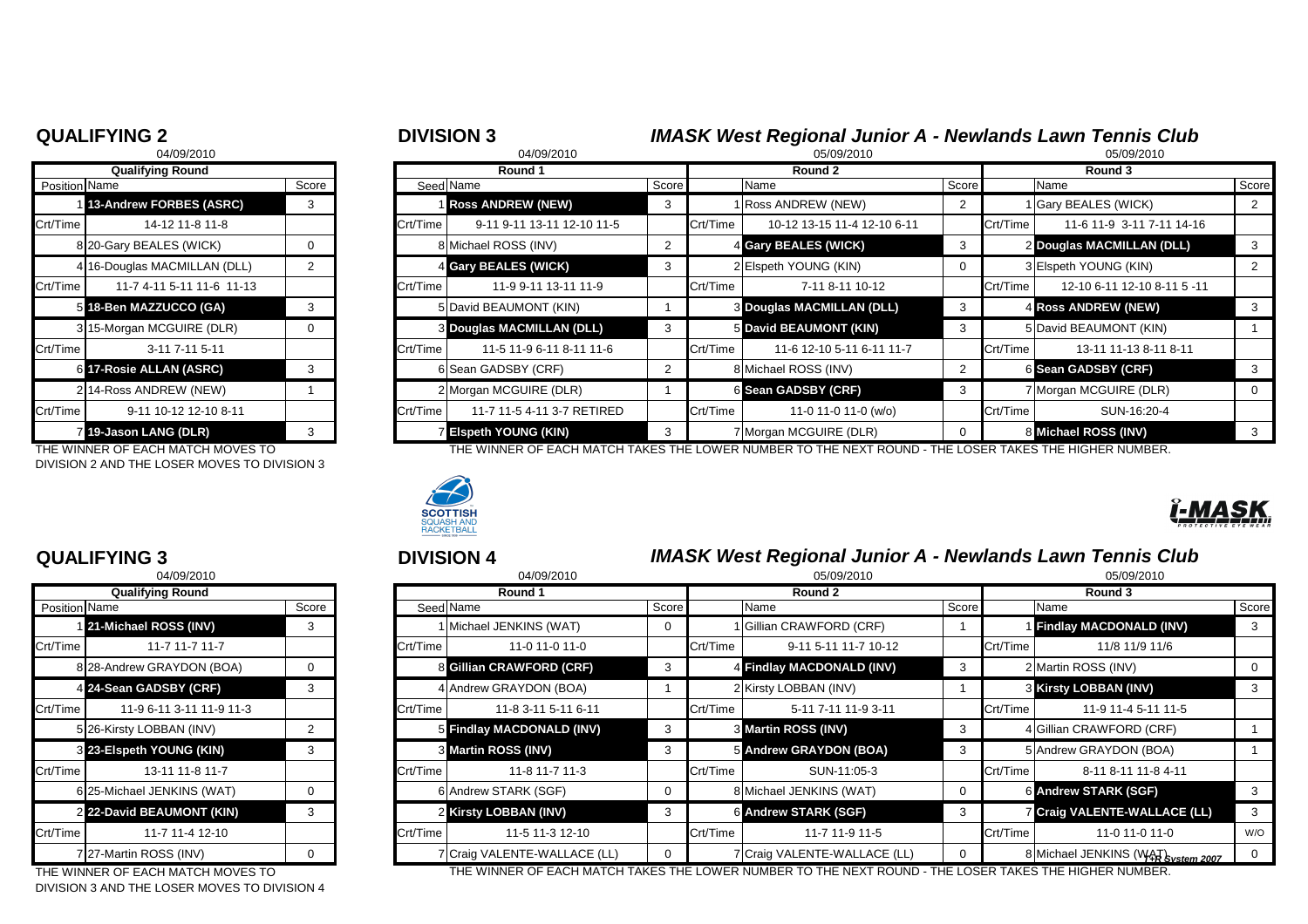|                | <b>Qualifying Round</b>       |                |
|----------------|-------------------------------|----------------|
| Position Name  |                               | Score          |
|                | 1 29-Gillian CRAWFORD (CRF)   | 3              |
| Crt/Time       | 11-4 11-2 11-3                |                |
|                | 836-Christopher MCCANN ()     | 0              |
|                | 4 32-Andrew STARK (SGF)       | 3              |
| Crt/Time       | SAT-10:30-2                   |                |
|                | 534-Jack HOGG (PER)           | 1              |
|                | 331-Claire GADSBY (CRF)       | 1              |
| Crt/Time       | 9-11 4-11 12-10 5-11          |                |
| 61             | 33-Craig VALENTE-WALLACE (LL) | 3              |
|                | 230-Harry ANDERSON (WC)       | $\overline{2}$ |
| Crt/Time       | 11-13 16-14 9-11 11-9 9-11    |                |
| $\overline{7}$ | 35-Findlay MACDONALD (INV)    | 3              |

DIVISION 4 AND THE LOSER MOVES TO DIVISION 5

|               | 04/09/2010                   |       |
|---------------|------------------------------|-------|
|               | <b>Qualifying Round</b>      |       |
| Position Name |                              | Score |
|               | 137-David TOLLAND (GIF)      | 3     |
| Crt/Time      | 11-8 10-12 11-3 11-7         |       |
|               | 844-Christopher WELCH (WC)   | 1     |
|               | 4 40-Stuart PITT (GIF)       | 3     |
| Crt/Time      | 11-8 11-5 11-3               |       |
|               | 5 42-Gregor VINCENT (LIN)    | U     |
|               | 339-Adam REID (WC)           |       |
| Crt/Time      | 7-11 11-9 6-11 7-11          |       |
| 61            | 41-Ewan HEARNS (INV)         | 3     |
|               | 2 38-Richard HOLLINS (MAC)   | 3     |
| Crt/Time      | 11-0 11-5 11-4               |       |
|               | 7 43-Madeleine READER (ASRC) |       |

DIVISION 5 AND THE LOSER MOVES TO DIVISION 6

## **QUALIFYING 4** <sup>4</sup> <sup>5</sup> **DIVISION 5** *IMASK West Regional Junior A - Newlands Lawn Tennis Club*

|               | 04/09/2010                                                                                                                                                                                                                                       |          |                       | 04/09/2010                                                                                                   |          |                            | 05/09/2010               |          | 05/09/2010                 |                              |       |
|---------------|--------------------------------------------------------------------------------------------------------------------------------------------------------------------------------------------------------------------------------------------------|----------|-----------------------|--------------------------------------------------------------------------------------------------------------|----------|----------------------------|--------------------------|----------|----------------------------|------------------------------|-------|
|               | <b>Qualifying Round</b>                                                                                                                                                                                                                          |          |                       | Round 1                                                                                                      |          |                            | Round 2                  | Round 3  |                            |                              |       |
| Position Name |                                                                                                                                                                                                                                                  | Score    |                       | Seed Name                                                                                                    | Score    |                            | Name                     | Score    |                            | Name                         | Score |
|               | 1 29-Gillian CRAWFORD (CRF)<br>3<br>11-4 11-2 11-3<br>836-Christopher MCCANN ()<br>0<br>4 32-Andrew STARK (SGF)<br>3<br>SAT-10:30-2<br>534-Jack HOGG (PER)<br>331-Claire GADSBY (CRF)<br>9-11 4-11 12-10 5-11<br>6 33-Craig VALENTE-WALLACE (LL) |          |                       | 1 Harry ANDERSON (WC)                                                                                        |          |                            | 1 David TOLLAND (GIF)    |          |                            | <b>Richard HOLLINS (MAC)</b> |       |
| Crt/Time      |                                                                                                                                                                                                                                                  |          | Crt/Time              | 11-9 12-10 8-11 7-11 7-11                                                                                    |          | Crt/Time                   | 11-9 2-11 8-11 11-7 7-11 |          | Crt/Time                   | 11-5 11-9 11-5               |       |
|               |                                                                                                                                                                                                                                                  |          |                       | 8 David TOLLAND (GIF)                                                                                        |          |                            | 4 Richard HOLLINS (MAC)  |          |                            | 2 Jack HOGG (PER)            |       |
|               |                                                                                                                                                                                                                                                  |          |                       | 4 Christopher MCCANN ()                                                                                      |          |                            | 2 Claire GADSBY (CRF)    |          |                            | 3 Claire GADSBY (CRF)        |       |
| Crt/Time      |                                                                                                                                                                                                                                                  |          | Crt/Time              | 11-8 10-9 10-12 12-10 8-11                                                                                   |          | Crt/Time                   | 11-9 10-12 7-11 6-11     |          | Crt/Time                   | 11-6 14-12 11-7              |       |
|               |                                                                                                                                                                                                                                                  |          |                       | <b>5 Richard HOLLINS (MAC)</b>                                                                               |          |                            | <b>3 Jack HOGG (PER)</b> |          |                            | 4 David TOLLAND (GIF)        |       |
|               |                                                                                                                                                                                                                                                  |          |                       | <b>3</b> Jack HOGG (PER)                                                                                     |          |                            | 5 Christopher MCCANN ()  |          |                            | 5 Harry ANDERSON (WC)        |       |
| Crt/Time      |                                                                                                                                                                                                                                                  |          | Crt/Time              | 11-7 5-11 6-11 15-13 11-6                                                                                    |          | Crt/Time                   | 9-11 3-11 3-11           |          | Crt/Time                   | 8-11 11-6 11-4 11-3          |       |
|               |                                                                                                                                                                                                                                                  |          |                       | 6 Stuart PITT (GIF)                                                                                          |          |                            | 8 Harry ANDERSON (WC)    |          |                            | 6 Stuart PITT (GIF)          |       |
|               | 230-Harry ANDERSON (WC)                                                                                                                                                                                                                          |          | 2 Claire GADSBY (CRF) |                                                                                                              |          | <b>6 Stuart PITT (GIF)</b> |                          |          | <b>7 Ewan HEARNS (INV)</b> |                              |       |
| Crt/Time      | 11-13 16-14 9-11 11-9 9-11                                                                                                                                                                                                                       | Crt/Time | 11-5 12-10 11-7       |                                                                                                              | Crt/Time | 11-7 7-11 11-5 11-7        |                          | Crt/Time | 11-9 11-9 11-4             |                              |       |
|               | 7 35-Findlay MACDONALD (INV)                                                                                                                                                                                                                     | 3        |                       | VEwan HEARNS (INV)                                                                                           |          |                            | 7 Ewan HEARNS (INV)      |          |                            | 8 Christopher MCCANN ()      |       |
|               | THE WINNER OF FACH MATCH MOVES TO                                                                                                                                                                                                                |          |                       | THE WINNER OF FAQUIMATOU TAIZER THE LOWER NI IMPERITO THE NEVT ROUND. ITHE LORER TAIZER THE HIQUER NI IMPERI |          |                            |                          |          |                            |                              |       |

THE WINNER OF EACH MATCH MOVES TO THE WINNER OF EACH MATCH TAKES THE LOWER NUMBER TO THE NEXT ROUND - THE LOSER TAKES THE HIGHER NUMBER.



### **QUALIFYING 5** <sup>5</sup> <sup>6</sup> **DIVISION 6** *IMASK West Regional Junior A - Newlands Lawn Tennis Club*

|          | 04/09/2010                                                                                                |   |          | 04/09/2010                |   |          | 05/09/2010                |       |          | 05/09/2010                    |       |
|----------|-----------------------------------------------------------------------------------------------------------|---|----------|---------------------------|---|----------|---------------------------|-------|----------|-------------------------------|-------|
|          | <b>Qualifying Round</b><br>Position Name<br>Score<br>137-David TOLLAND (GIF)<br>3<br>11-8 10-12 11-3 11-7 |   |          | Round 1                   |   |          | Round 2                   |       |          | Round 3                       |       |
|          |                                                                                                           |   |          | Seed Name<br>Score        |   |          | Name                      | Score |          | Name                          | Score |
|          |                                                                                                           |   |          | Adam REID (WC)            |   |          | 1 Adam REID (WC)          |       |          | Adam REID (WC)                |       |
| Crt/Time |                                                                                                           |   | Crt/Time | 11-8 11-9 8-11 6-11 11-7  |   | Crt/Time | 11-8 9-11 11-13 11-8 11-9 |       | Crt/Time | 11-8 12-10 7-11 6-11 12-10    |       |
|          | 844-Christopher WELCH (WC)                                                                                |   |          | 8 Alex WARD ()            |   |          | 4 Christopher WELCH (WC)  |       |          | 2Duncan WEBB ()               |       |
|          | 4 40-Stuart PITT (GIF)                                                                                    | 3 |          | 4 Christopher WELCH (WC)  |   |          | 2 Gregor VINCENT (LIN)    |       |          | <b>3 Gregor VINCENT (LIN)</b> |       |
| Crt/Time | 11-8 11-5 11-3                                                                                            |   | Crt/Time | 11-8 11-4 12-10           |   | Crt/Time | 11-13 9-11 11-5 11-5 8-11 |       | Crt/Time | 13-11 11-8 11-8               |       |
|          | 542-Gregor VINCENT (LIN)                                                                                  | 0 |          | 5 Alex ROSS (WC)          |   |          | 3 Duncan WEBB ()          | -3    |          | 4 Christopher WELCH (WC)      |       |
|          | 339-Adam REID (WC)                                                                                        |   |          | 3 Madeleine READER (ASRC) |   |          | 5 Alex ROSS (WC)          |       |          | <b>5 Alex ROSS (WC)</b>       |       |
| Crt/Time | 7-11 11-9 6-11 7-11                                                                                       |   | Crt/Time | 5-11 5-11 6-11            |   | Crt/Time | 8-11 11-7 11-2 7-11 11-4  |       | Crt/Time | 11-6 11-4 8-11 12-10          |       |
|          | 6 41-Ewan HEARNS (INV)                                                                                    | 3 |          | 6 Duncan WEBB ()          | 3 |          | 8 Alex WARD ()            |       |          | 6 Madeleine READER (ASRC)     |       |
|          | 2 38-Richard HOLLINS (MAC)                                                                                | 3 |          | 2 Gregor VINCENT (LIN)    |   |          | 6 Madeleine READER (ASRC) |       |          | 7 Ryan GILLIES (LIN)          |       |
| Crt/Time | 11-0 11-5 11-4                                                                                            |   | Crt/Time | 11-1 11-7 13-15 12-10     |   | Crt/Time | 11-8 11-3 11-6            |       | Crt/Time | 13-11 12-10 7-11 11-5         |       |
|          | 743-Madeleine READER (ASRC)                                                                               | 0 |          | 7Ryan GILLIES (LIN)       |   |          | 7 Ryan GILLIES (LIN)      |       |          | 8 Alex WARD ()                |       |
|          |                                                                                                           |   |          |                           |   |          |                           |       |          |                               |       |

THE WINNER OF EACH MATCH MOVES TO THE WINNER OF EACH MATCH TAKES THE LOWER NUMBER TO THE NEXT ROUND - THE LOSER TAKES THE HIGHER NUMBER.

|  |  |  |  |  |  |  |  | 7                   |
|--|--|--|--|--|--|--|--|---------------------|
|  |  |  |  |  |  |  |  | PROTECTIVE EYE WEAR |